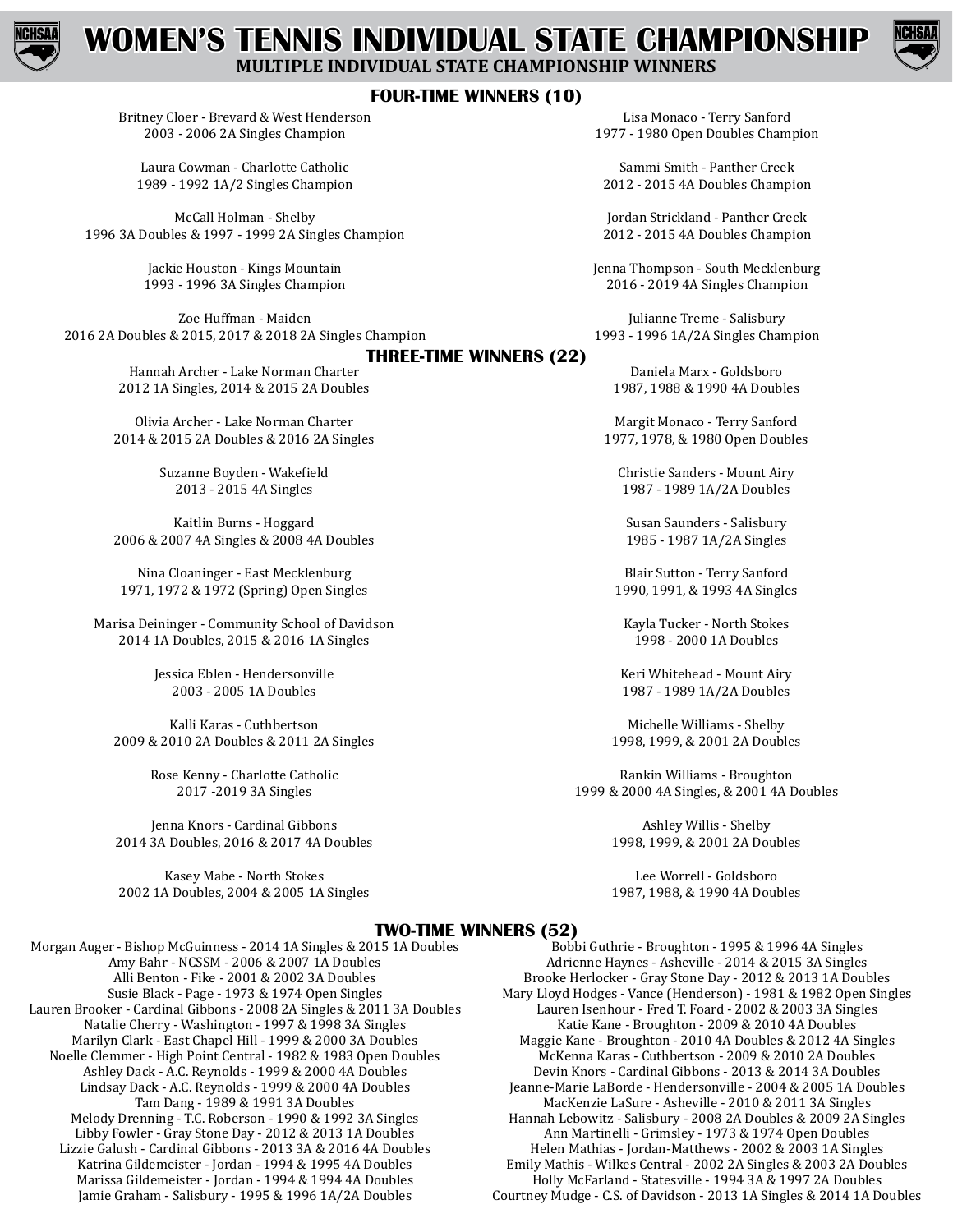

# **WOMEN'S TENNIS INDIVIDUAL STATE CHAMPIONSHIP MULTIPLE INDIVIDUAL STATE CHAMPIONSHIP WINNERS**



#### **TWO-TIME WINNERS (CONTINUED)**

Katie Neal - Statesville - 1994 3A Doubles & 1997 2A Doubles Diane Pensabene - R.J. Reynolds - 1984 Open & 1985 3A/4A Doubles Liana Roux - NCSSM - 2006 & 2007 1A Doubles Hanie Sie - R.J. Reynolds - 1984 Open & 1985 3A/4A Doubles Christine Simpson - Broughton - 2001 & 2002 4A Singles Bev Sizemore - Grimsley - 1973 & 1974 Open Doubles Helen Spencer - Walter M. Williams - 1988 3A Singles & 1989 4A Singles Heidi Swope - Weddington - 2012 3A Doubles & 2013 3A Singles Stephanie Synn - Hickory - 2006 3A Doubles & 2007 3A Singles

Elizabeth Tolson - New Bern - 1976 & 1977 Open Singles K.K. Walston - Fike - 2001 & 2002 3A Doubles Leslie Watts - North Stokes - 2000 & 2001 1A Doubles Hampton Williams - Broughton - 2001 & 2003 4A Doubles Henriette Williams - Broughton - 1997 & 1998 4A Singles Lauren Williams - East Chapel Hill - 1998 & 2000 3A Doubles Mallory Williams - North Stokes - 2001 & 2002 1A Doubles Alexis Wolgemuth - Fred T. Foard - 2018 & 2019 2A Doubles

#### **SINGLES CHAMPIONSHIPS FOUR-TIME WINNERS (5)**

Britney Cloer - Brevard & West Henderson 2003 - 2006 2A Singles Champion

Laura Cowman - Charlotte Catholic 1989 - 1992 1A/2 Singles Champion

Jackie Houston - Kings Mountain 1993 - 1996 3A Singles Champion

# **SINGLES CHAMPIONSHIPS THREE-TIME WINNERS (6)**

Suzanne Boyden - Wakefield 2013 - 2015 4A Singles

Nina Cloaninger - East Mecklenburg 1971, 1972 & 1972 (Spring) Open Singles

Zoe Huffman - Maiden 2016 2A Doubles & 2015, 2017 & 2018 2A Singles Champion

## **SINGLES CHAMPIONSHIPS TWO-TIME WINNERS (17)**

Susie Black - Page - 1973 & 1974 Open Singles Kaitlin Burns - Hoggard - 2006 & 2007 4A Singles Natalie Cherry - Washington - 1997 & 1998 3A Singles Marisa Deininger - C.S. of Davidson - 2015 & 2016 1A Singles Melody Drenning - T.C. Roberson - 1990 & 1992 3A Singles Bobbi Guthrie - Broughton - 1995 & 1996 4A Singles Adrienne Haynes - Asheville - 2014 & 2015 3A Singles Mary Lloyd Hodges - Vance (Henderson) - 1981 & 1982 Open Singles Lauren Isenhour - Fred T. Foard - 2002 & 2003 3A Singles

## **DOUBLES CHAMPIONSHIPS FOUR-TIME WINNERS (3)**

Lisa Monaco - Terry Sanford 1977 - 1980 Open Doubles Champion

Sammi Smith - Panther Creek 2012 - 2015 4A Doubles Champion

# **DOUBLES CHAMPIONSHIPS THREE-TIME WINNERS (10)**

Jessica Eblen - Hendersonville 2003 - 2005 1A Doubles

Jenna Knors - Cardinal Gibbons 2014 3A Doubles, 2016 & 2017 4A Doubles

> Daniela Marx - Goldsboro 1987, 1988 & 1990 4A Doubles

Margit Monaco - Terry Sanford 1977, 1978, & 1980 Open Doubles

Christie Sanders - Mount Airy 1987 - 1989 1A/2A Doubles

Elizabeth Wurster - Salisbury - 1995 & 1996 1A/2A Doubles

Jenna Thompson - South Mecklenburg 2016 - 2019 4A Singles Champion

Julianne Treme - Salisbury 1993 - 1996 1A/2A Singles Champion

Rose Kenny - Charlotte Catholic 2017 -2019 3A Singles

Susan Saunders - Salisbury 1985 - 1987 1A/2A Singles

Blair Sutton - Terry Sanford 1990, 1991, & 1993 4A Singles

MacKenzie LaSure - Asheville - 2010 & 2011 3A Singles Kasey Mabe - North Stokes - 2004 & 2005 1A Singles Helen Mathias - Jordan-Matthews - 2002 & 2003 1A Singles Christine Simpson - Broughton - 2001 & 2002 4A Singles Helen Spencer - Walter M. Williams - 1988 3A Singles & 1989 4A Singles Elizabeth Tolson - New Bern - 1976 & 1977 Open Singles Henriette Williams - Broughton - 1997 & 1998 4A Singles Rankin Williams - Broughton - 1999 & 2000 4A Singles

> Jordan Strickland - Panther Creek 2012 - 2015 4A Doubles Champion

Kayla Tucker - North Stokes 1998 - 2000 1A Doubles

Keri Whitehead - Mount Airy 1987 - 1989 1A/2A Doubles

Michelle Williams - Shelby 1998, 1999, & 2001 2A Doubles

Ashley Willis - Shelby 1998, 1999, & 2001 2A Doubles

Lee Worrell - Goldsboro 1987, 1988, & 1990 4A Doubles